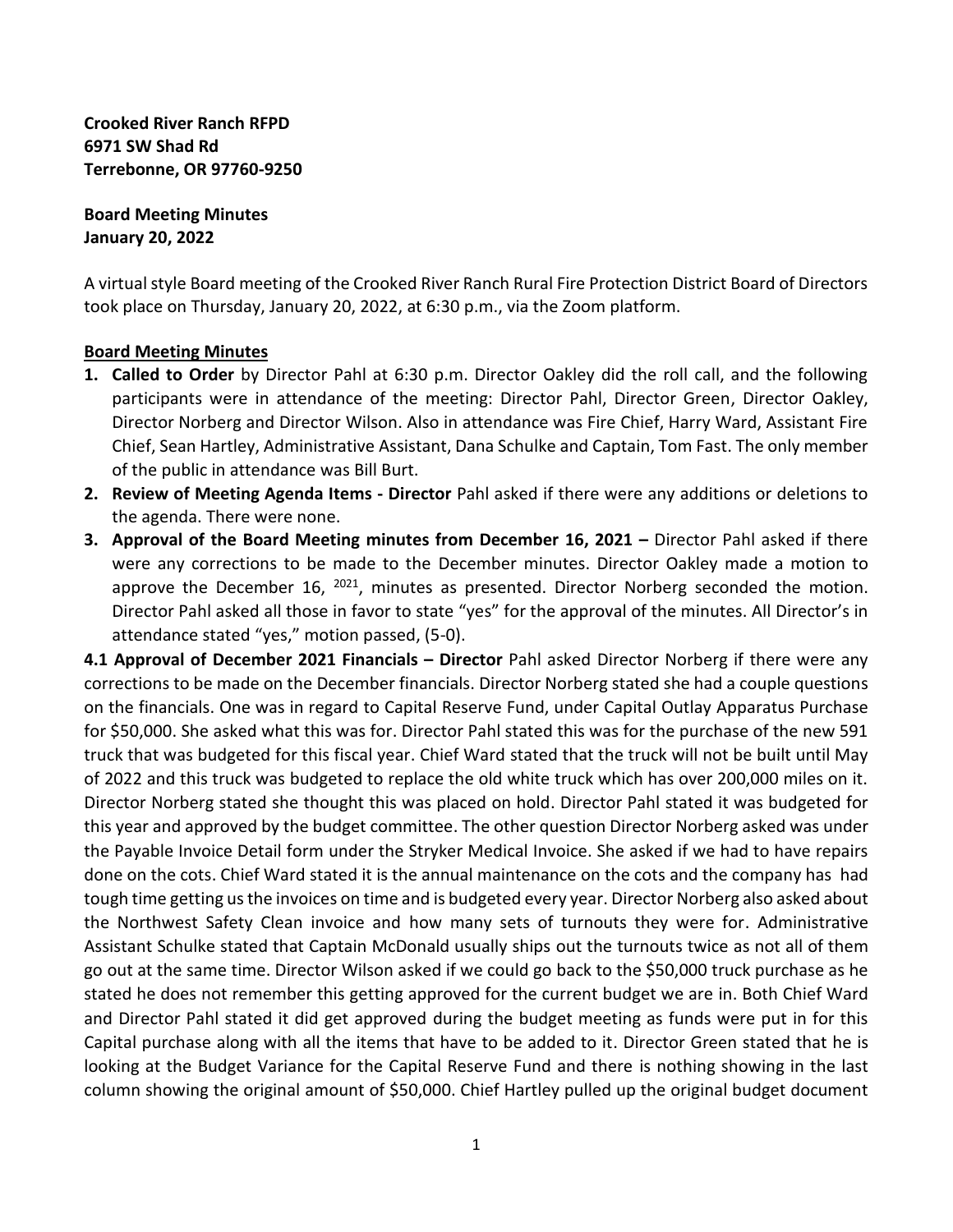on the screen so everyone could see and there was \$50,000 showing that it was approved by Budget Committee and the Board. Director Wilson asked why the \$50,000 was not initially showing in the original budget column in the Budget Variance. Chief Hartley stated that due to the fact that he has to manually enter that last column on that Budget Variance, he missed adding that \$50,000 into that column and will get that corrected. Director Green also asked why the third column stated "YTD Budget" when it should just read "Budget." Administrative Assistant Schulke stated it was an error on her part as she has to manually adjust all the columns each month to add that verbiage. Chief Hartley stated he will correct the last column and get that fixed. Director Norberg stated that everything else balanced and was fine except that Jefferson County was late in getting us their reports to finish the reconciliations. Director Green made a motion to approve the December financials as amended. Director Oakley seconded the motion. All Director's stated approval with a "yes" vote, motion was approved, (5-0). Director Wilson asked if the Board was going to get an updated Payable Invoice Detail report for December, as stated in the email Assistant Schulke sent. Director Pahl and Director Norberg stated the updated report was attached to the email that was sent out by Assistant Schulke.

**4.2 Appointment of Board members to sign checks in February 2021.** It was decided that Director Norberg and Director Pahl will sign checks on Thursday, February 10<sup>th,</sup> and Director Norberg and Director Green will sign checks on Thursday, February 24<sup>th</sup>, 2022.

## **Old Business:**

**5.1 Update on Steering Committee –** there was none as the meeting is next Friday**.**

## **New Business:**

**6.1 Appointment of Budget Officer for 2022/2023 Fiscal Year Budget/Calendar** - Director Pahl asked who would like to be the Budget Officer and Director Oakley stated she believes it will be Chief Ward. Chief Ward accepted the position and reviewed the Budget Calendar that was in the Board packet. He said our goal is to have everything completed by May with having a cushion of extra time to make any adjustments that are needed at the last minute. Director Oakley asked if there were any new budget committee members appointed yet as SDAO put out an email of when the virtual budget law classes were going to be. Chief Ward stated we are still in need of one more member for the committee, as the person we did ask decided not to participate on the committee. We will ask one other person that we have in mind and let the Board know at the next Board meeting.

**6.2 Update on Emergency Preparedness Open House for 2022 –** Chief Ward stated that he and Dana went through this event a couple of weeks ago and she is contacting vendors to participate. He will have everyone spread out in the Bay's, rather than the training room. Currently we do plan to have it at the station and have certain speakers on various subjects. Depending on what is happening with the pandemic, we may utilize the training room, or may not. We will just have to wait and see as it gets closer. We are still looking at the end of April to have this event. If anything, else, we can do it virtually again like last year.

**6.3 Discussion on Sureline phone/internet outages –** Director Pahl stated that last year we transferred over to Sureline for our phones and internet. After several months of getting the phones to work correctly, we have had numerous outages since then. He asked Chief Ward or Hartley about these outages as Director Oakley is concerned the public will not be able to get ahold of anyone at the Station. It is a continuing issue, we did save money when we did the switchover, however the outages are continuing with the phones and internet. Director Oakley stated that it will be hard for the Board to present the Levy information when the public cannot even get ahold of anyone, with the doors locked